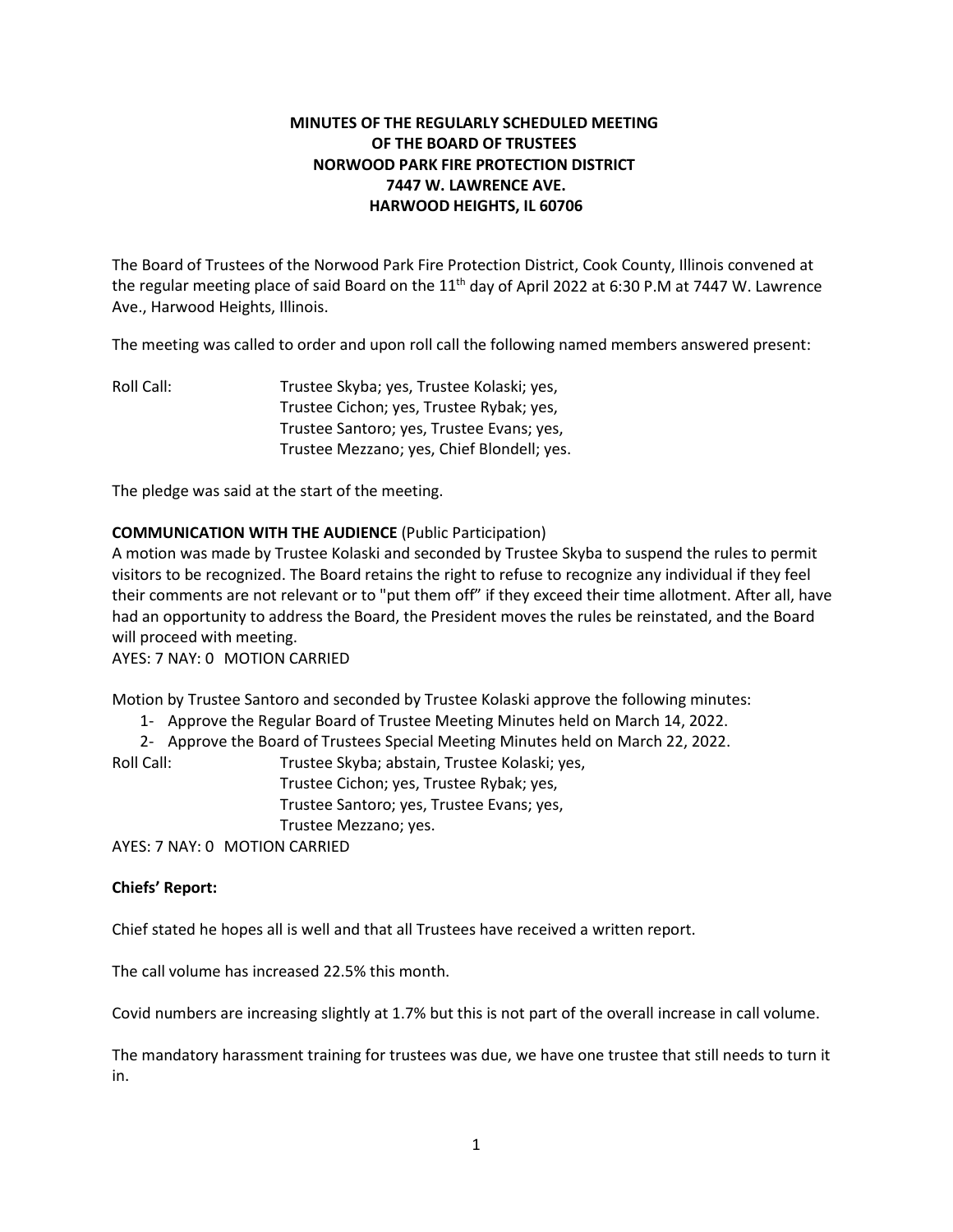Tower 103 is out in the bay and almost ready to go in service.

Truck 104 has been lowered to \$20,000 and is showing some interest. Chief will keep the Building and Equipment Committee informed.

The Workers Compensation audit was completed, and we will be receiving a little over \$10,000 back.

Motion by Trustee Santoro seconded by Trustee Mezzano to approve the Chief's report for March 2022. AYES: 7 NAY: 0 MOTION CARRIED

**President's Report:** Trustee Cichon stated there was a REC meeting. Chief is having an informational meeting next week. The Union has pledged \$15,000 towards the referendum.

### **TREASURER'S REPORT**

Schedule of Assets (Arising from Cash Transactions) March 31, 2022

Assets

| <b>Checking and money market accounts:</b>          |                |
|-----------------------------------------------------|----------------|
| Byline Bank ambulance billing money market #4304492 | 372,955.69     |
| Wintrust -MM #2776                                  | 1,977,314.42   |
| Wintrust-Checking #9771                             | 6,203.05       |
| Wintrust-Ambulance #2671                            | 1,121,775.70   |
| Wintrust- Medical #0599                             | 6,195.53       |
| Wintrust-Donation #4129                             | 919.56         |
| Wintrust-FSA #0713                                  | 12,381.59      |
| Total checking and money market accounts            | \$3,497,725.54 |

# **Certificates of deposit (interest rate and maturity):**

| Belmont Bank (0.45%, 02/10/22)                           | 700.969.78     |
|----------------------------------------------------------|----------------|
| Belmont Bank (0.45% 01/21/22)                            | 583.187.77     |
| Belmont Bank (0.45% 01/19/22)                            | 407,331.58     |
| Total certificates of deposit                            | \$1,691,489.13 |
| Total checking, money market and certificates of deposit | \$5,189,214.67 |

Motion by Trustee Evans and seconded by Trustee Cichon to approve the March's accounts payable expenditures in the amount of \$543,861.26 and the Treasurer's Report as presented from the Financial Statements for March 2022.

Trustee Evans stated that most of the tax money is in. It was a larger payment due to our \$130,000 payment towards Tower 103.

Roll Call: Trustee Skyba; yes, Trustee Kolaski; yes, Trustee Cichon; yes, Trustee Rybak; yes, Trustee Santoro; yes, Trustee Evans; yes, Trustee Mezzano; yes.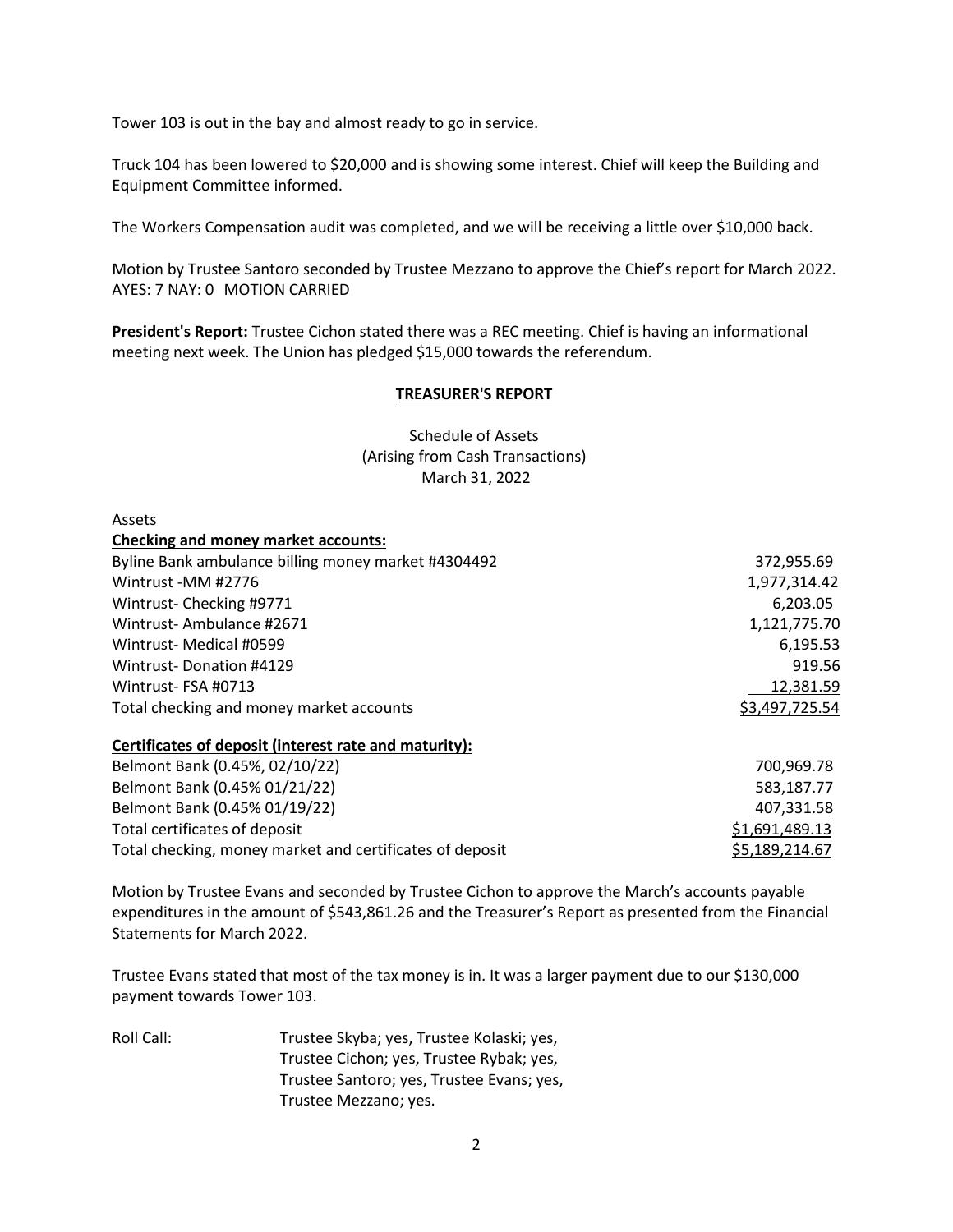## AYES: 7 NAY: 0 MOTION CARRIED

### **Committee Reports:**

Finance Committee- Trustee Evans stated there was nothing to report.

Building and Equipment Committee-Trustee Mezzano stated there is nothing to report.

Policy & Strategic Planning Committee- Trustee Kolaski stated there is nothing to report, but to please bring your USB drives back to be updated.

Community Relations Committee- Trustee Santoro reminded everyone that Norridge Kindness Day is April 23<sup>rd</sup> and we are looking for volunteers from 10am - 3pm. Open House will be on October 1<sup>st</sup> from noon-3pm. Trustee Rybak will try and get the therapy dogs; we will need a donation. We will get to use our new smoke house. St. Rosalie will be having a carnival, August 18-21<sup>st</sup>. Discussion on revealing Tower 103 and having it blessed. Flu shots will be later in October.

Pension Fund Member & Commissioner Oversight- Trustee Skyba stated there was nothing to report. Chief stated that the commissioners had a meeting. The entry level applications are due by April  $22^{nd}$ . The Lieutenant's exam process has started, the commissioners have the dates of the oral interviews.

### **Old Business:**

None.

### **New Business**

Motion by Trustee Santoro and seconded by Trustee Mezzano to approve Ordinance #22-2, an Ordinance adopting and implementing a schedule of salaries and benefits for civilian employees of the Norwood Park Fire Protection District.

| Roll Call:     | Trustee Skyba; no, Trustee Kolaski; yes, |
|----------------|------------------------------------------|
|                | Trustee Cichon; yes, Trustee Rybak; yes, |
|                | Trustee Santoro; yes, Trustee Evans; yes |
|                | Trustee Mezzano; yes.                    |
| AYES: 6 NAY: 1 | <b>MOTION CARRIED</b>                    |